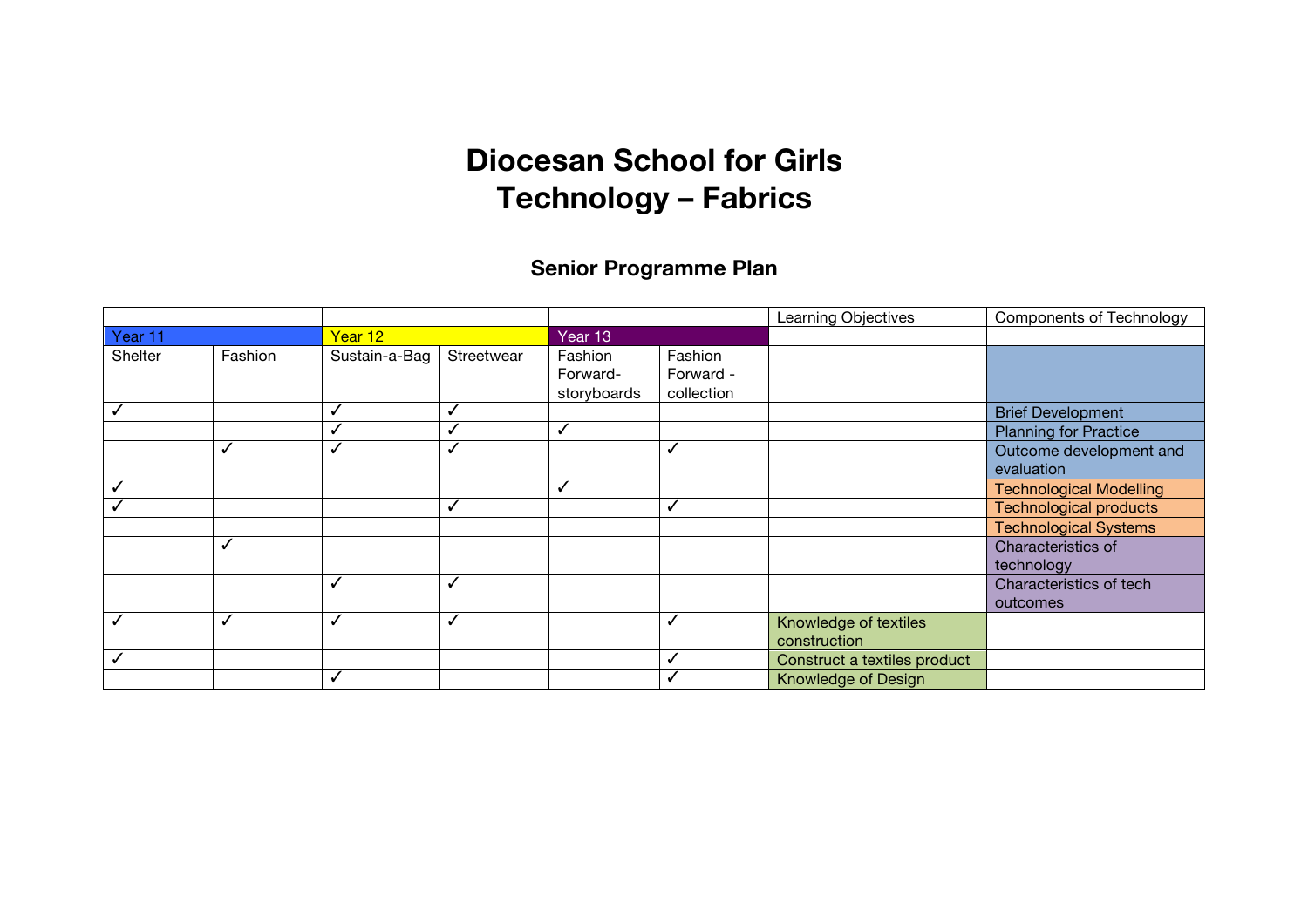### **Course Description:**

The year 12 course covers two units of work:

- Sustain-a-Bag (Terms 1 and 2)
- Streetwear (Terms 3 and 4)

Each unit runs for two terms. Diocesan School for Girls operates on a seven day timetable. The Year 12 class has six lessons, of fifty-five minutes over seven days. There is one double in the seven days.

The first unit of work (Sustain-a-Bag) provides students with the opportunity to learn about sustainability, life cycle analysis, design innovation and the use of existing materials in the development of a bag as well as construction techniques.

The second unit (Streetwear) provides students with the opportunity to learn about developing a brief to enable conceptual ideas to be developed for streetwear. The students then go on to construct the garments.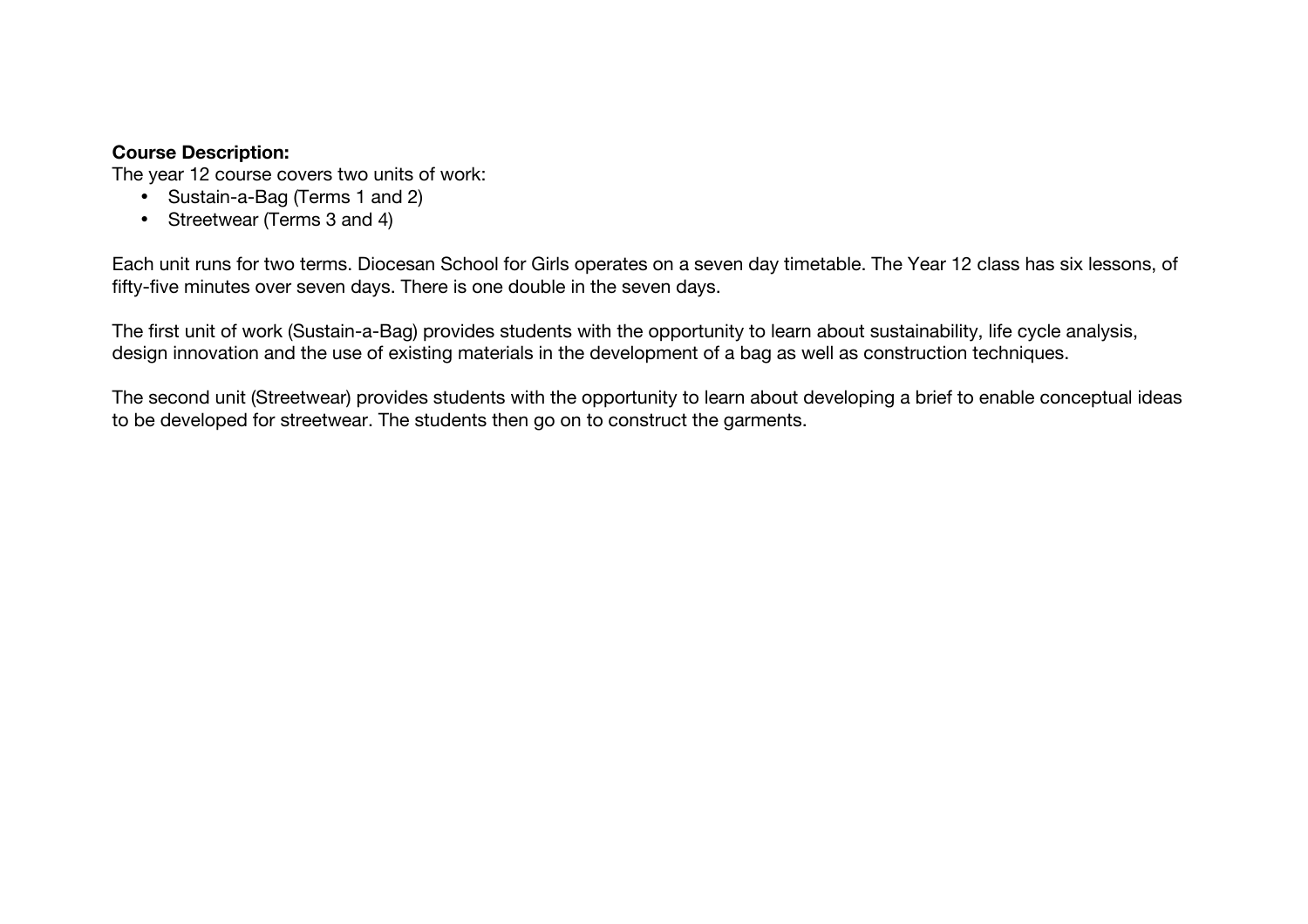## **Sustain-a-Bag**

| <b>Learning Outcomes</b>                                                                        | Learning sequence                                                                                                       | Resources                                                                                                               | Links to Indicators of<br>Progression                                                         | Links to achievement<br>standards |
|-------------------------------------------------------------------------------------------------|-------------------------------------------------------------------------------------------------------------------------|-------------------------------------------------------------------------------------------------------------------------|-----------------------------------------------------------------------------------------------|-----------------------------------|
| Students will:                                                                                  | Introduce the unit and<br>hand out the<br>guidebook and discuss<br>the project.                                         | Guidebook<br>http://www.nzqa.govt.nz                                                                                    |                                                                                               |                                   |
|                                                                                                 | Explain the assessment<br>requirements<br>Download standards<br>from the NZQA site.                                     | Senior year planner<br>Copies of the achievement standards                                                              |                                                                                               |                                   |
| Select appropriate<br>planning tools and use<br>these to set goals for<br>their project         | Discuss appropriate<br>project management<br>tools used by others<br>and used in previous<br>technology projects.       | Various project management examples from the<br>internet. Keywords used in search: Project<br>management tools (Images) | <b>Technological</b><br>practice: Planning for<br>practice                                    |                                   |
| Justify the fitness for<br>purpose of the bags in<br>terms of physical and<br>functional nature | Research existing bags<br>made from reusable or<br>recycled materials.<br>Discuss physical and<br>functional attributes | A selection of bags made from reused materials.                                                                         | <b>Nature of Technology:</b><br>Characteristics of<br>technological outcomes<br>Technological |                                   |
| Develop an issue and<br>identify a need or<br>opportunity                                       | Discuss the qualities of<br>stakeholders and<br>formulate needs and<br>opportunities                                    |                                                                                                                         | practice: Outcome<br>development and<br>evaluation<br><b>Technological</b>                    |                                   |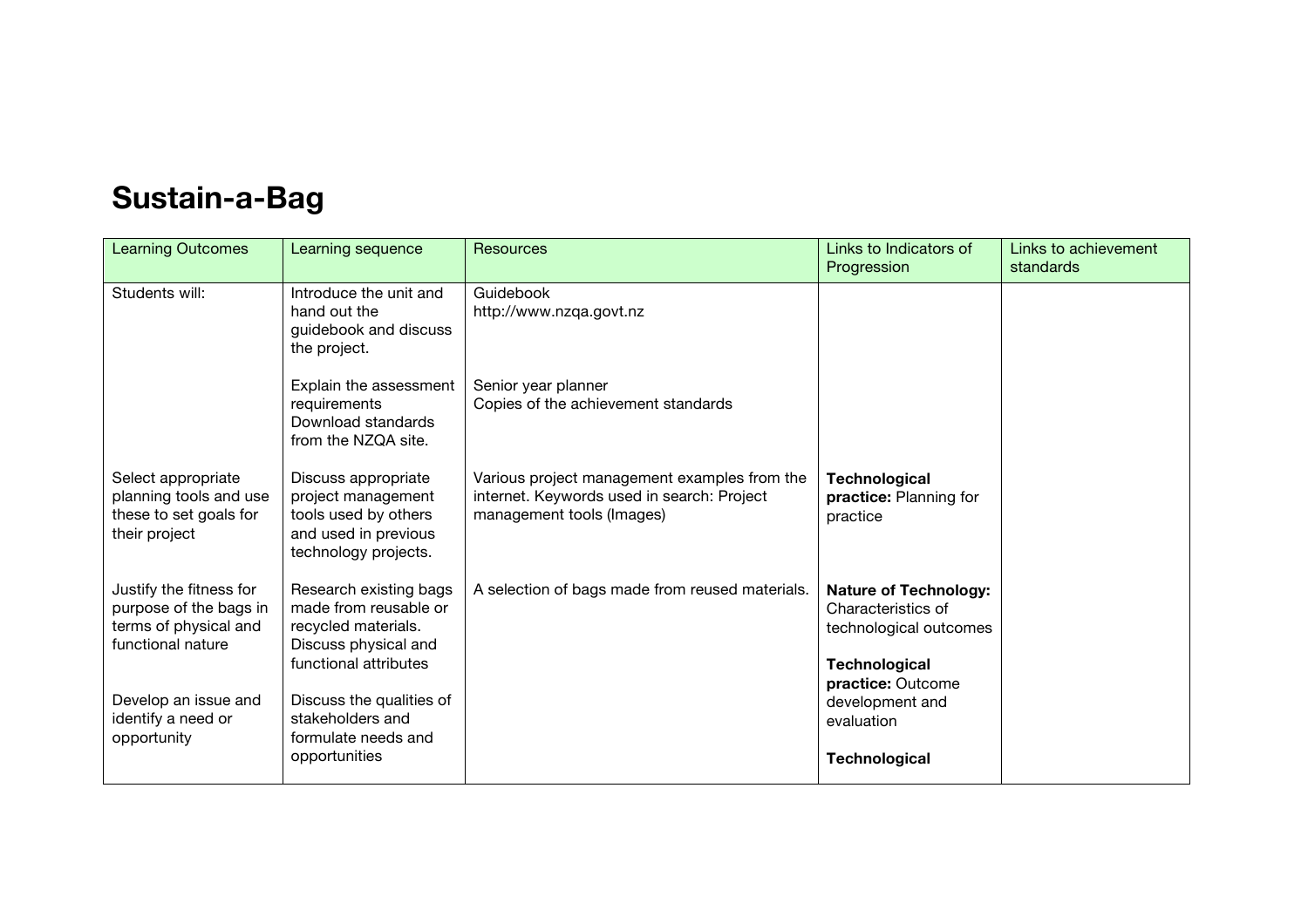| Establish a conceptual<br>statement and<br>specifications<br>(considering<br>stakeholder feedback)     | Develop an initial brief<br>comprised of a<br>conceptual statement<br>and specifications that<br>reflect the need or<br>opportunity after<br>discussion with<br>stakeholder. |                                                                                                                                     | practice: Brief<br>Development                                             |                                                                                |
|--------------------------------------------------------------------------------------------------------|------------------------------------------------------------------------------------------------------------------------------------------------------------------------------|-------------------------------------------------------------------------------------------------------------------------------------|----------------------------------------------------------------------------|--------------------------------------------------------------------------------|
| Generate design ideas<br>that are informed by<br>research and critical<br>analysis of existing<br>bags | Develop conceptual<br>designs for a bag;<br>consider the recycling<br>or reusable materials<br>that will be used.<br>Discuss possible<br>sources of resources                | Freehand sketching examples<br>Coloured pencils                                                                                     | <b>Technological</b><br>practice: Outcome<br>development and<br>evaluation |                                                                                |
|                                                                                                        | Develop patterns of<br>bags from existing<br>bags, existing patterns<br>or from the students<br>own design.                                                                  | Newsprint<br>Cardboard<br>Patternmaking equipment                                                                                   |                                                                            |                                                                                |
| Undertake functional<br>modeling to evaluate<br>design ideas                                           | Construct a functional<br>model to check the<br>design gaining<br>stakeholder feedback<br>throughout.                                                                        | Calico and other appropriate materials<br>Existing bags purchased from opp shops<br>Sewing machines                                 |                                                                            |                                                                                |
| Explain the links<br>between lifecycle<br>design, innovation and<br>sustainability                     | Research lifecycle<br>analysis, design<br>innovation and<br>sustainability. Apply<br>this knowledge to own                                                                   | http://levistrauss.com/sustainability/product/life-<br>cycle-jean<br>DVD (VEA) - Textiles - Eco Design<br>Assessment specifications | <b>Design in Technology:</b><br>Knowledge of design                        | AS 91363 (2.10)<br>Demonstrate<br>understanding of<br>sustainability in design |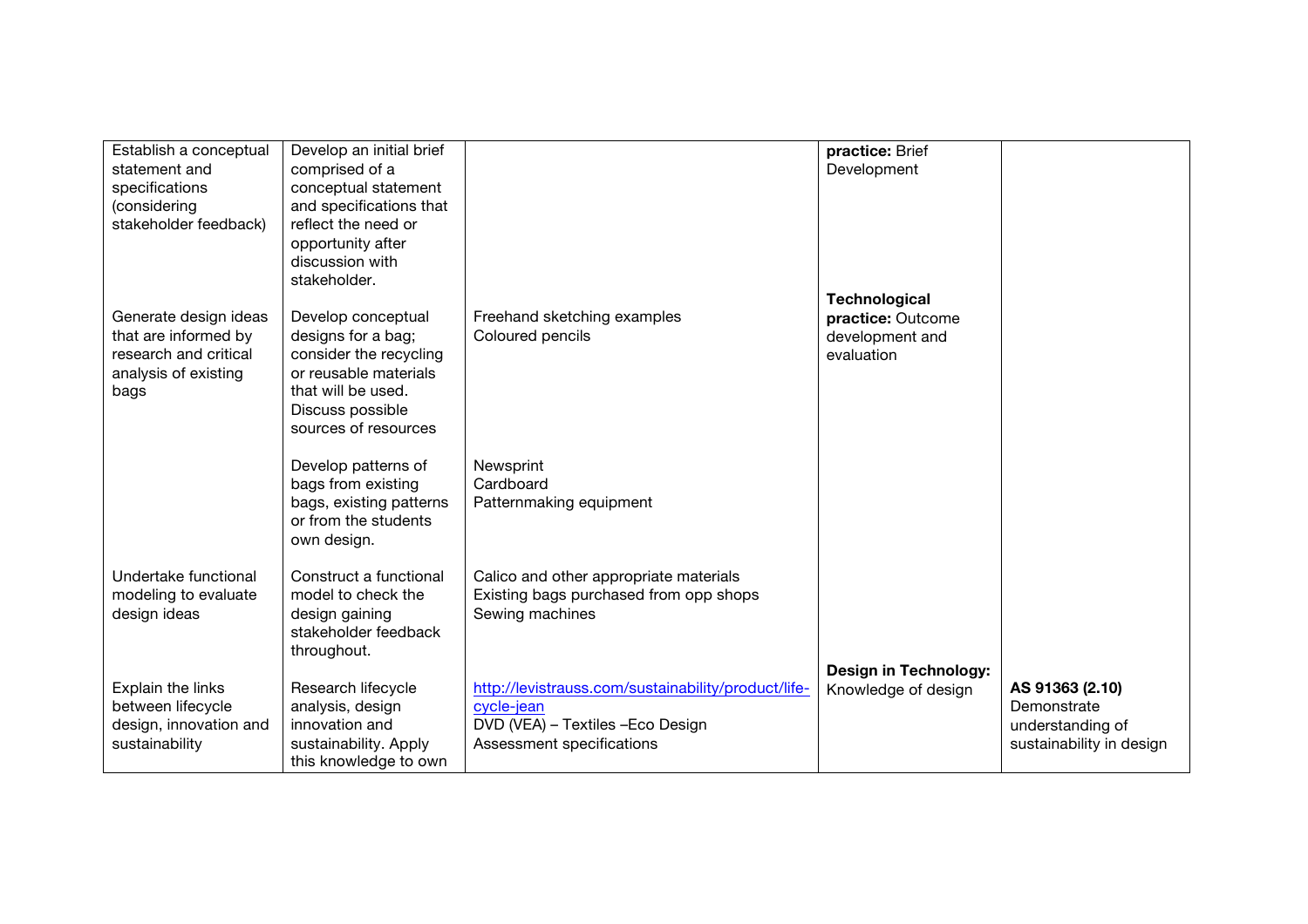|                                                                                                  | bag design. Write the<br>report for the external<br>achievement standard.                                                                                                      | Handout report information             |                                                                            |                                                                                                                                        |
|--------------------------------------------------------------------------------------------------|--------------------------------------------------------------------------------------------------------------------------------------------------------------------------------|----------------------------------------|----------------------------------------------------------------------------|----------------------------------------------------------------------------------------------------------------------------------------|
| Evaluate the final bag<br>against the<br>specifications, in terms<br>of stakeholder<br>feedback. | Gather resources<br>(recycled fabrics,<br>garments, bags) and<br>construct the final bag.<br>Final evaluation against<br>specifications,<br>including stakeholder<br>feedback. | Savemart, Opp Shops, Vintage shops etc | <b>Technological</b><br>practice: Outcome<br>development and<br>evaluation | AS91345 (2.21)<br>Implement advanced<br>procedures using textile<br>materials to make a<br>specified product with<br>special features. |

#### **Streetwear**

| <b>Learning Outcomes</b> | Learning sequence         | Resources                                  | Links to indicators of         | Links to achievement |
|--------------------------|---------------------------|--------------------------------------------|--------------------------------|----------------------|
|                          |                           |                                            | progression                    | standards            |
| Students will:           | Introduce the project.    | http://streetandcityphotos.blogspot.co.nz/ |                                |                      |
|                          |                           | http://www.thesartorialist.com/            |                                |                      |
| Select appropriate       | Discuss project           |                                            | <b>Technological practice:</b> |                      |
| planning tools and use   | management tools that     |                                            | <b>Planning for Practice</b>   |                      |
| these to set goals for   | would be suitable to use  |                                            |                                |                      |
| their project            | to plan the key stages of |                                            |                                |                      |
|                          | the project.              |                                            |                                |                      |
|                          |                           |                                            |                                |                      |
|                          | Look at fashion blogs to  |                                            |                                |                      |
|                          | research what streetwear  |                                            |                                |                      |
|                          | is.                       |                                            |                                |                      |
|                          |                           |                                            | Nature of technology           |                      |
| Justify the fitness for  | Discuss how streetwear    |                                            | Characteristics of             |                      |
| purpose of fashion in    | has evolved through       |                                            | Technological Outcomes         |                      |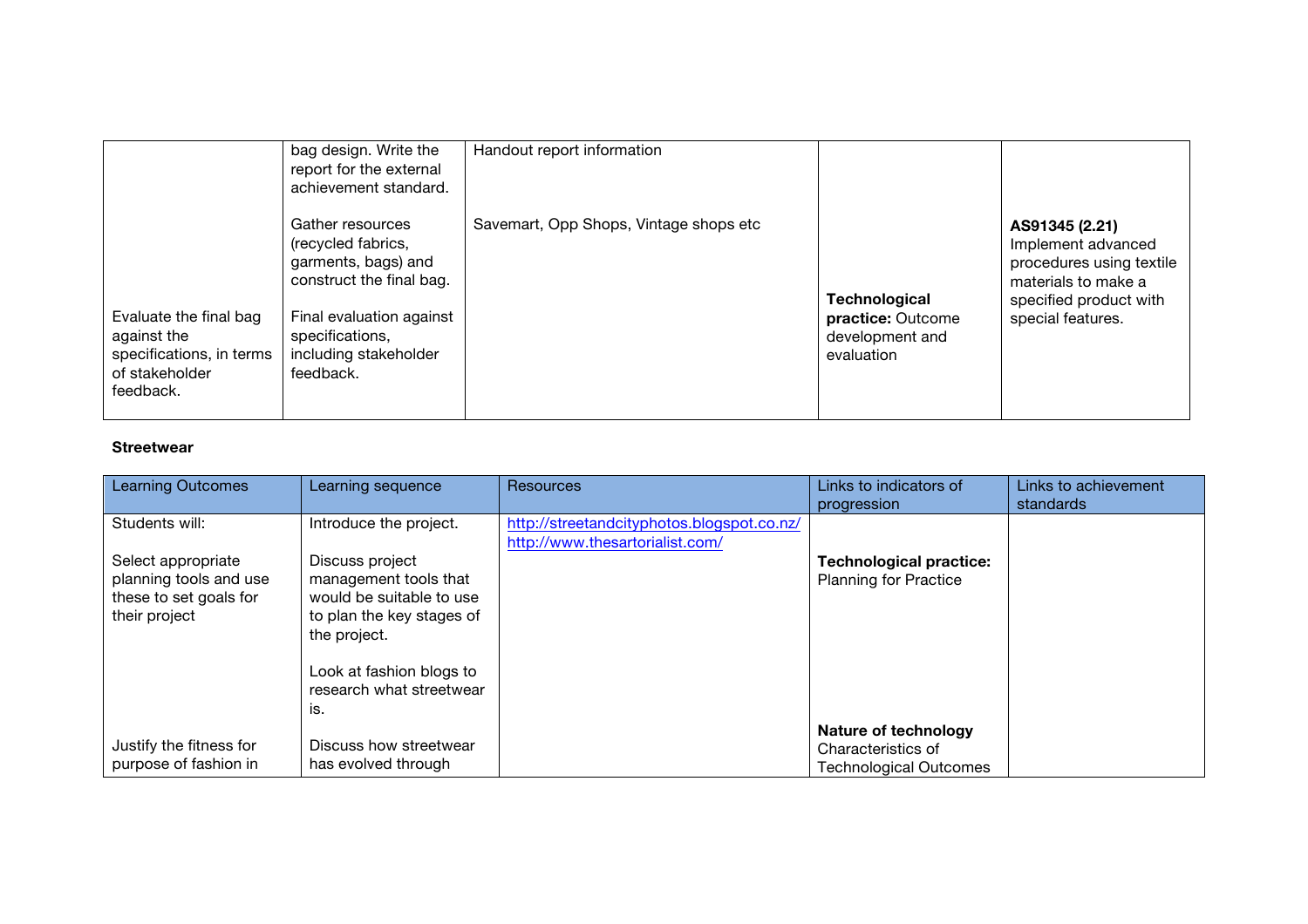| terms of their physical<br>and functional nature and<br>the socio technological<br>environments they are<br>situated in. | history and the social and<br>environmental effects.<br>Group students to<br>research an era and note | Vintage fashion magazines<br>Interactive whiteboard – students can<br>present key ideas to the class |                                                                         |                                                                      |
|--------------------------------------------------------------------------------------------------------------------------|-------------------------------------------------------------------------------------------------------|------------------------------------------------------------------------------------------------------|-------------------------------------------------------------------------|----------------------------------------------------------------------|
|                                                                                                                          | the fashion trends, social<br>and environmental issues<br>etc.                                        |                                                                                                      |                                                                         |                                                                      |
| Identify a need or<br>opportunity relevant to<br>their issue                                                             | Discuss what streetwear<br>and people's perceptions<br>overseas and in NZ                             |                                                                                                      | <b>Technological practice:</b><br><b>Brief Development</b>              |                                                                      |
| Establish a conceptual<br>statement that justifies<br>the nature of the outcome<br>and why such an                       | Discuss possible needs<br>and opportunities in<br>relation to streetwear                              |                                                                                                      |                                                                         |                                                                      |
| outcome should be<br>developed with ref to the<br>issue.                                                                 | Identify an environment<br>the streetwear will be<br>designed for                                     |                                                                                                      |                                                                         |                                                                      |
| Establish the<br>specifications for an<br>outcome using<br>stakeholder feedback                                          | Write an initial brief -<br>conceptual statement<br>and specifications                                |                                                                                                      |                                                                         | AS 91354 (2.1) Undertake<br>brief development to<br>address an issue |
|                                                                                                                          | Develop conceptual<br>designs, gain on going<br>stakeholder feedback.<br>evaluate against specs.      | Fashion templates (for sketching)<br>Watercolour pencils                                             | <b>Technological practice:</b><br>Outcome development<br>and evaluation |                                                                      |
| Undertake functional<br>modeling to evaluate<br>design ideas and develop                                                 | Develop conceptual<br>designs and construct<br>functional models.                                     | Patternmaking equipment<br>Calico or suitable fabric for toiles<br>Garment construction equipment    |                                                                         | AS91356 (2.3) Develop a<br>conceptual design for an<br>outcome       |